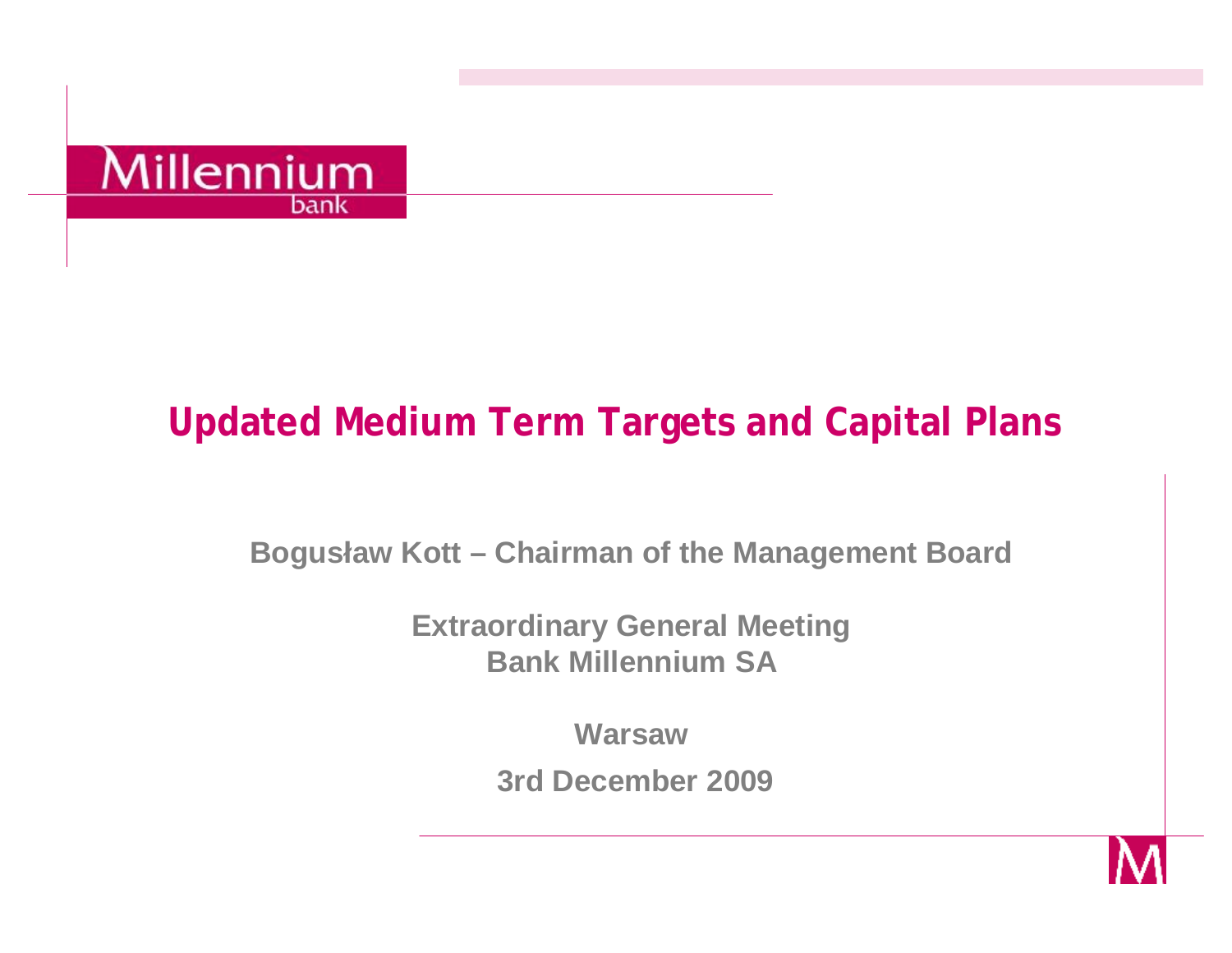#### Disclaimer

This Presentation (the "Presentation") is not for release, directly or indirectly, in or into the United States, Australia, Canada or Japan. This presentation has been prepared by Bank Millennium S.A. (the "Bank") solely for use by analysts and its clients and shareholders. This presentation should not be treated as a part of any an invitation or offer to sell any securities, invest or deal in or a solicitation of an offer to purchase any securities or recommendation to conclude any transaction, in particular with respect to securities of the Bank.The information contained in this Presentation is derived from publicly available sources which Bank believes are reliable, but the Bank does not make any representation as to its accuracy or completeness. The Bank shall not be liable for the consequences of any decision made based on information included in this Presentation.

The information contained in this Presentation has not been independently verified and is, in any case, subject to changes and modifications. Bank's disclosure of the data included in this Presentation is not a breach of law for listed companies, in particular for companies listed on the Warsaw Stock Exchange. The information provided herein was included in current or periodic reports published by the Bank or is additional information that is not required to be reported by Bank as a public company.

In no event may the content of this Presentation be construed as any type of explicit or implicit representation or warranty made by the Bank or, its representatives. Likewise, neither the Bank nor any of its representatives shall be liable in any respect whatsoever (whether in negligence or otherwise) for any loss or damage that may arise from the use of this Presentation or of any information contained herein or otherwise arising in connection with this Presentation.

The Bank does not undertake to publish any updates, modifications or revisions of the information, data or statements contained herein should there be any change in the strategy or intentions of the Bank, or should facts or events occur that affect the Bank's strategy or intentions, unless such reporting obligations arises under applicable laws and regulations.

This Presentation contains certain market information relating to the banking sector in Poland, including information on the market share of certain banks and the Bank. Unless attributed exclusively to another source, such market information has been calculated based on data provided by third-party sources identified herein and includes estimates, assessments, adjustments and judgments that are based on the Bank's experience and familiarity with the sector in which the Bank operates. Because such market information has been prepared in part based upon estimates, assessments, adjustments and judgments and not verified by an independent third party, such market information is, unless otherwise attributed to a third-party source, to a certain degree subjective. While it is believed that such estimates, assessments, adjustments and judgments are reasonable and that the market information prepared is appropriately reflective of the sector and the markets in which the Bank operates, there is no assurance that such estimates, assessments and judgments are the most appropriate for making determinations relating to market information or that market information prepared by other sources will not differ materially from the market information included herein.

The Bank hereby informs persons viewing this Presentation that the only source of reliable data describing the Bank's financial results, forecasts, events or indexes are current or periodic reports submitted by the Bank in satisfaction of its disclosure obligation under Polish law.

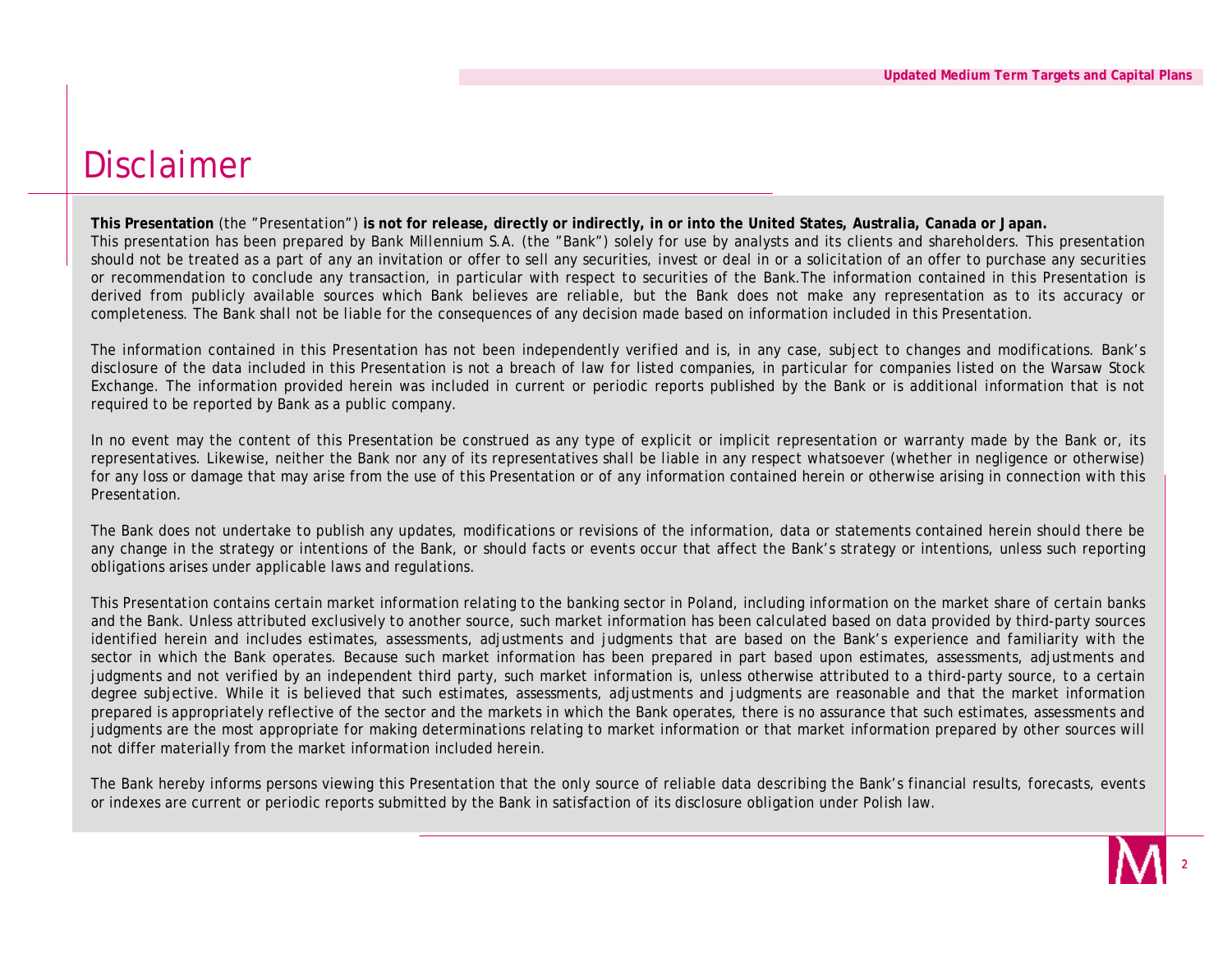### A capital increase to support an ambitious growth strategy

#### **Bank Millennium will issue around PLN 1 billion capital through a rights issue**

- ü A proposal will be submitted to the General Shareholders Meeting aimed at obtaining permission to the issuance of up to 425 million shares (representing up to 50% of the existing number of shares and up to 33% of the post-capital increase number of shares)
- $\ddot{\mathbf{u}}$  The price of the issue will be decided and announced before the beginning of the subscription period.
- ü BCP will exercise its share in the capital increase retaining a 65.5% shareholding stake. The part of minority shareholders is expected to be fully underwritten by HSBC.
- ü The Bank expects to be able to complete the rights issue by the end of 1Q 2010.

#### **Justifications:**

**term targets and financing the** 

ü **The capital increase is mainly aimed M A I N**

**O**   $\overline{\mathbf{I}}$ **H E R**

ü The strong commitment and support from our main shareholder

**at supporting the ambitious business growth included in the new medium** 

**investment plan for the next 3 years** 

- i Anticipate a likely move of many banks to issue new capital\*
- ü Increase cushion to absorb further volatility of the zloty



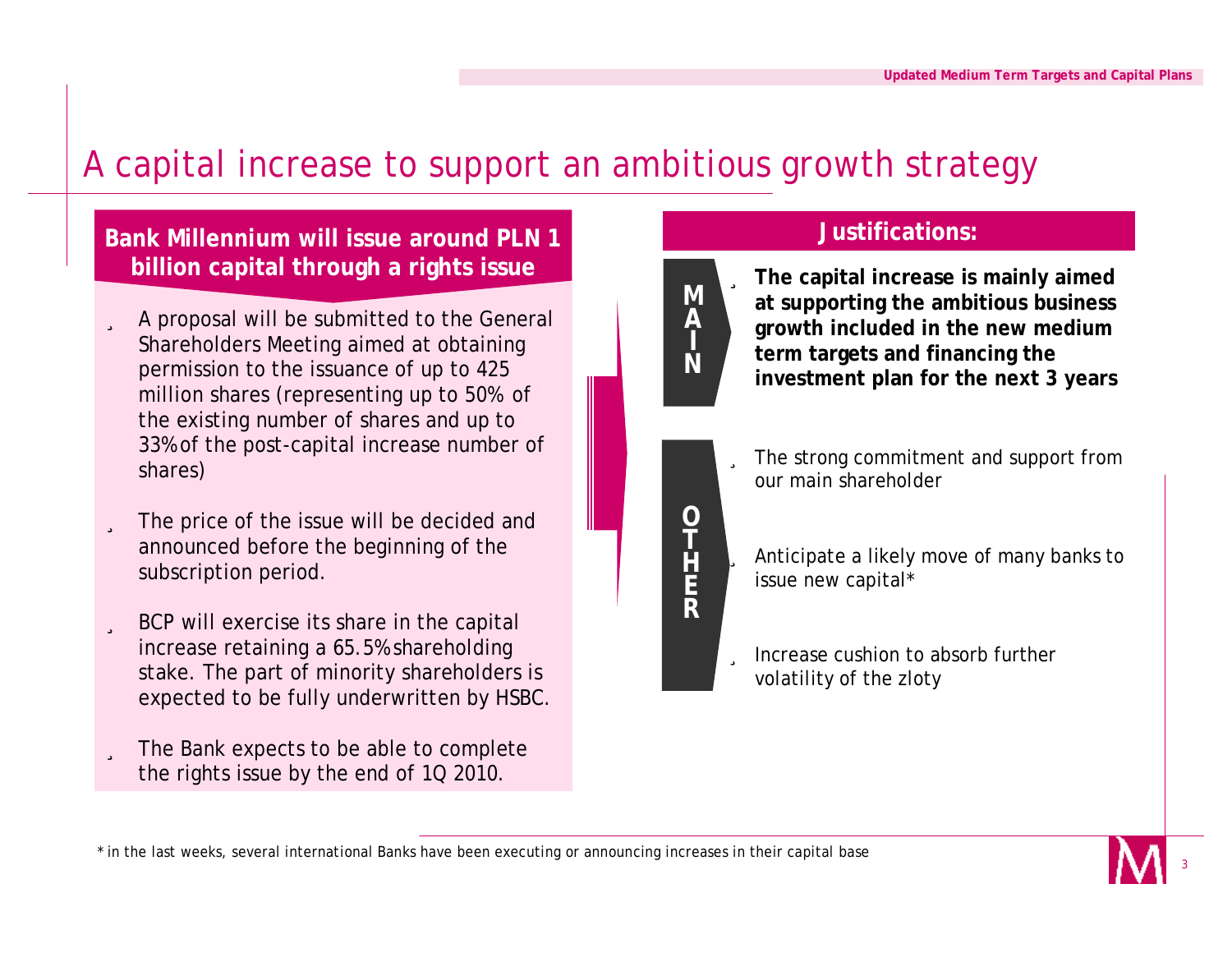

#### Expected medium-term macroeconomic environment



- § Better perspectives for the polish economy in the next years
- § Polish economy is to escape from recession and to come back to faster growth
- § Faster economic growth will be underpinned by the recovery of both investments and private consumption
- § Unemployment rate will probably reach a peak in 2010 and decrease onwards supported by the growth dynamics



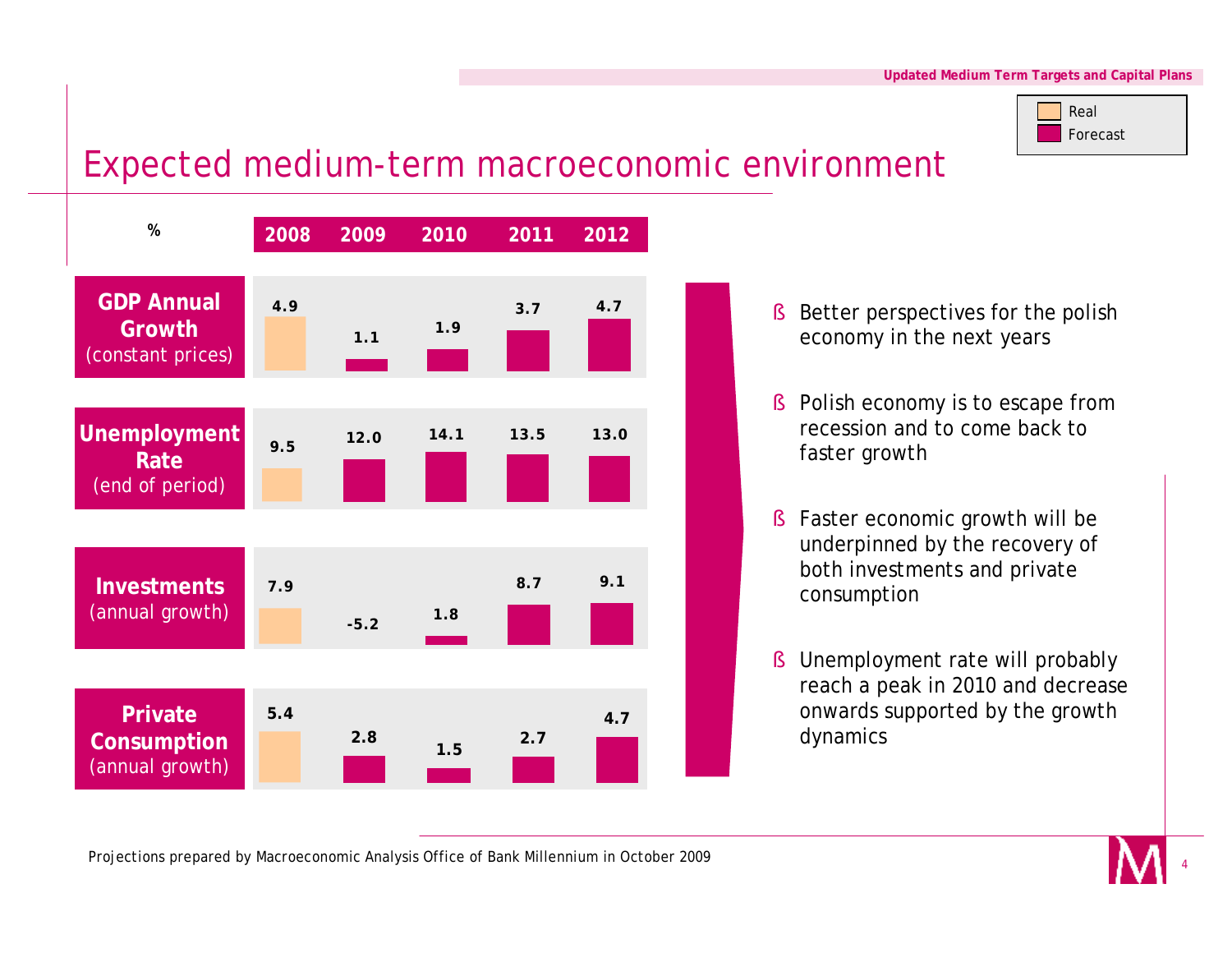#### Bank Millennium's medium term ambitions



**To be one of the top 5 Polish universal banks, combining a top-tier position in retail with being a relevant player in commercial banking**



**To reach a level of profitability that compares well with the best performers in our peer group, supported by a sustainable business model anchored on our main strengths** 

**To run a highly efficient operation whilst setting the standard in terms of the quality of service rendered to our Customers**

**To keep a sound capital structure and a strong risk management profile to support future growth**



**To strengthen the Bank's market position based on long lasting relationships with all our stakeholders**

*Coming back to business growth mode with a stronger focus on sustainability*

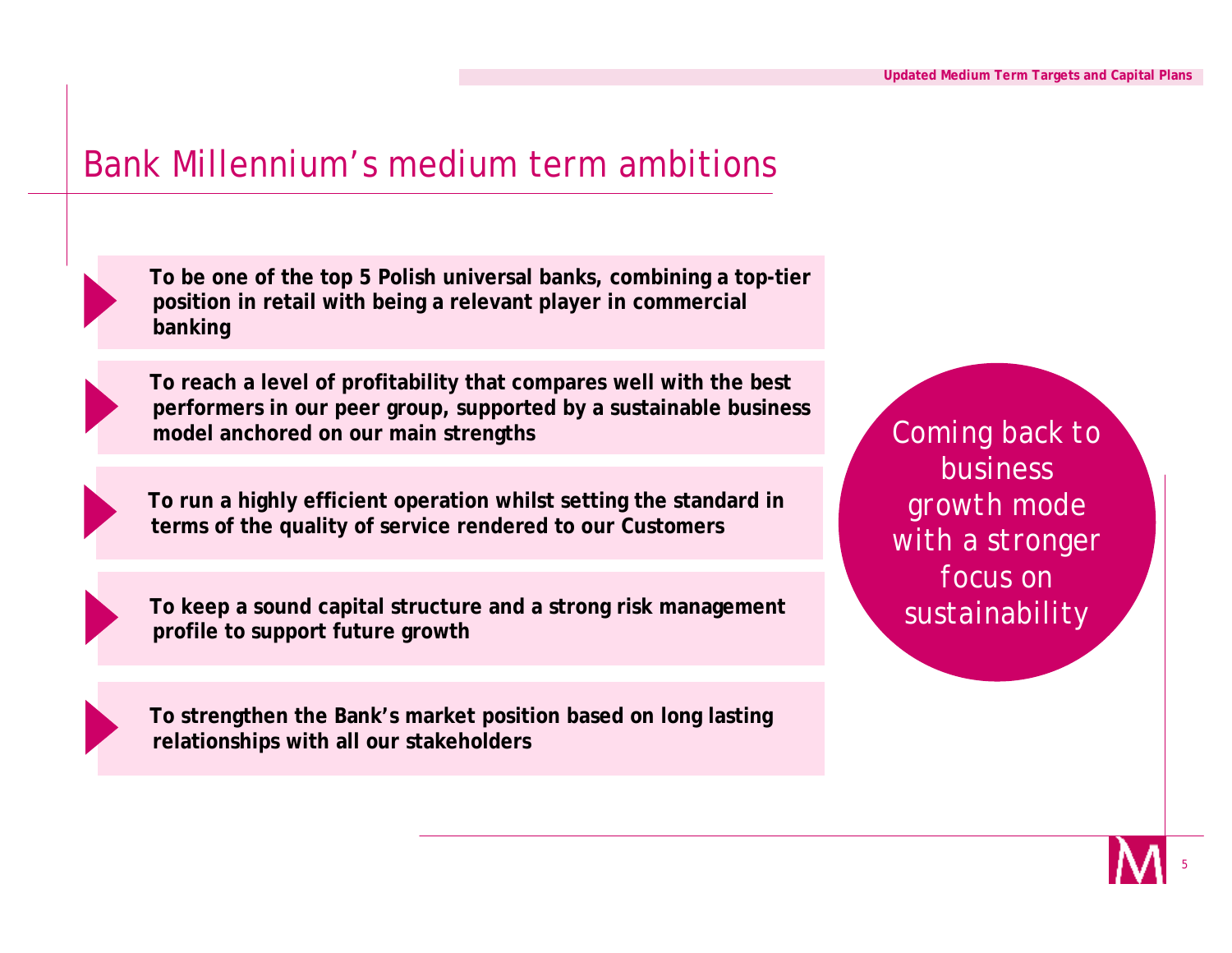### Bank Millennium will leverage on its main strengths

Main **Strengths**  **The 4th largest retail banking network in Poland** 

**More than 1,1 million customers**

**A high level of brand awareness**

**A wide deposit base and historically strong market shares in mortgage and leasing**

**Better than average quality of the loan portfolio**

**A track record of growth and improvement of profitability**

**Clear commitment from our main shareholder – Millennium bcp Group**

Areas to Improve **Relatively low presence in the commercial banking**

**Market share in mutual funds currently below natural market share**

**Cost-to-income ratio historically above some of our main peers**

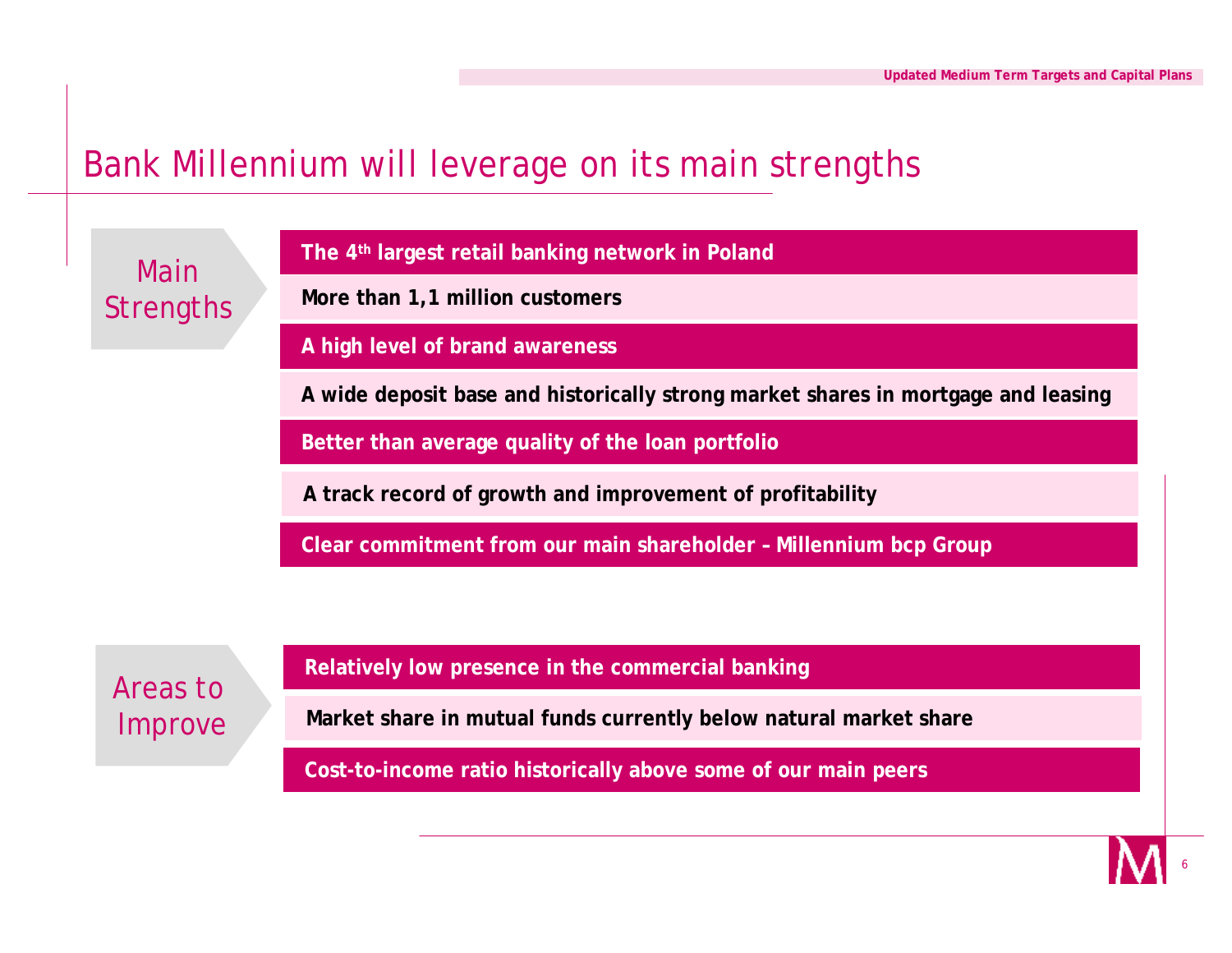### Key priorities

**Increasing the pace of customer acquisition**

**Exploiting the potential of the cross-selling machine**

*To balance a strong growth with an adequate level of profitability of the main business areas by…*

**Focusing on customer relationships**

**Developing initiatives aimed at improving revenues**

**Keeping operating costs under control**

**Balancing funding sources**

**Maintaining a conservative risk approach**

**Ensuring discipline in liquidity and capital management**

**Retaining the best talents**

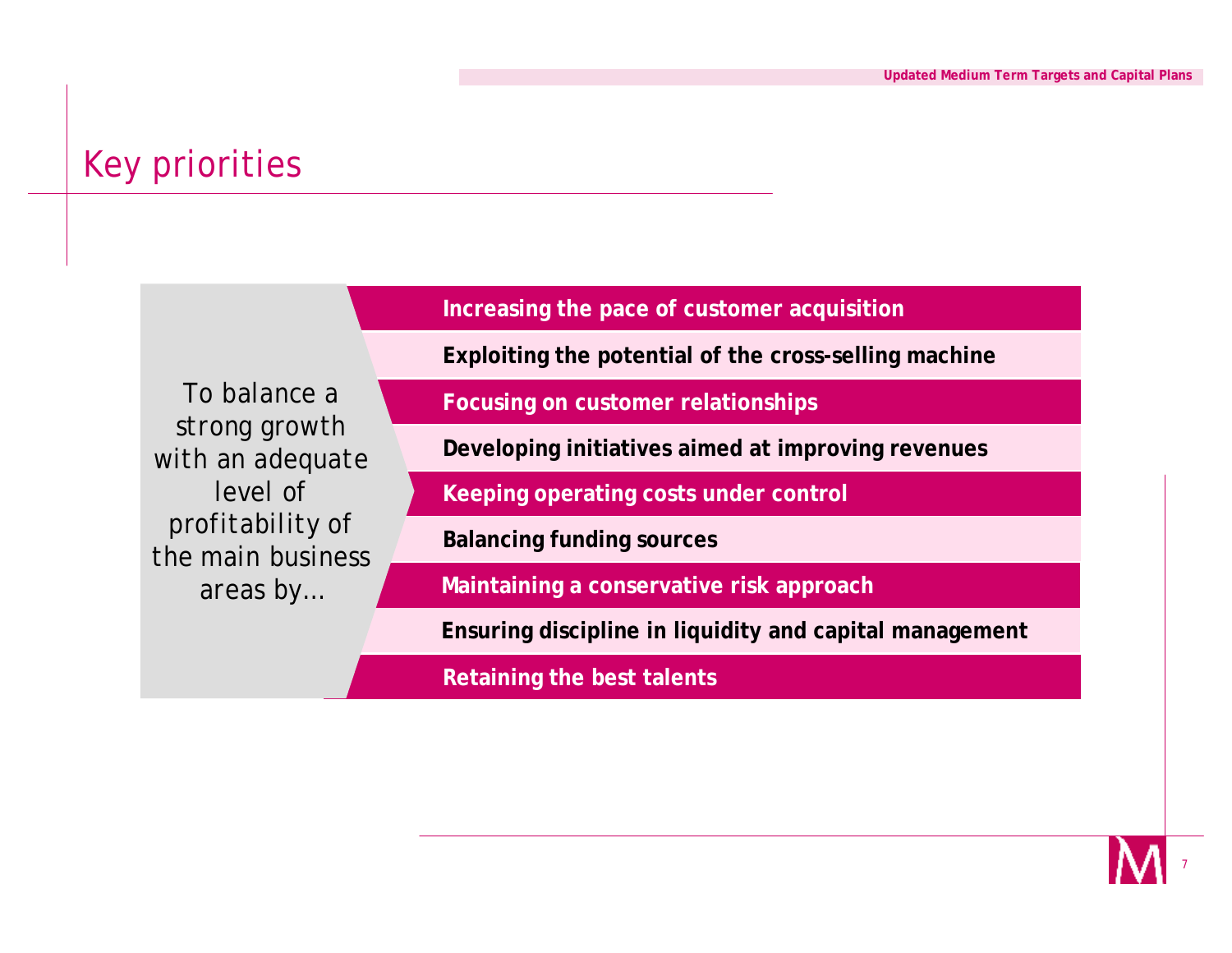**11,4% >11,0%\*\*\***

#### New medium-term financial targets



Annualized \*\* Including bonds placed in retail customers, funds from securitization and sell & buy-back operations with customers

\*\*\* Comfortably above minimum regulatory requirements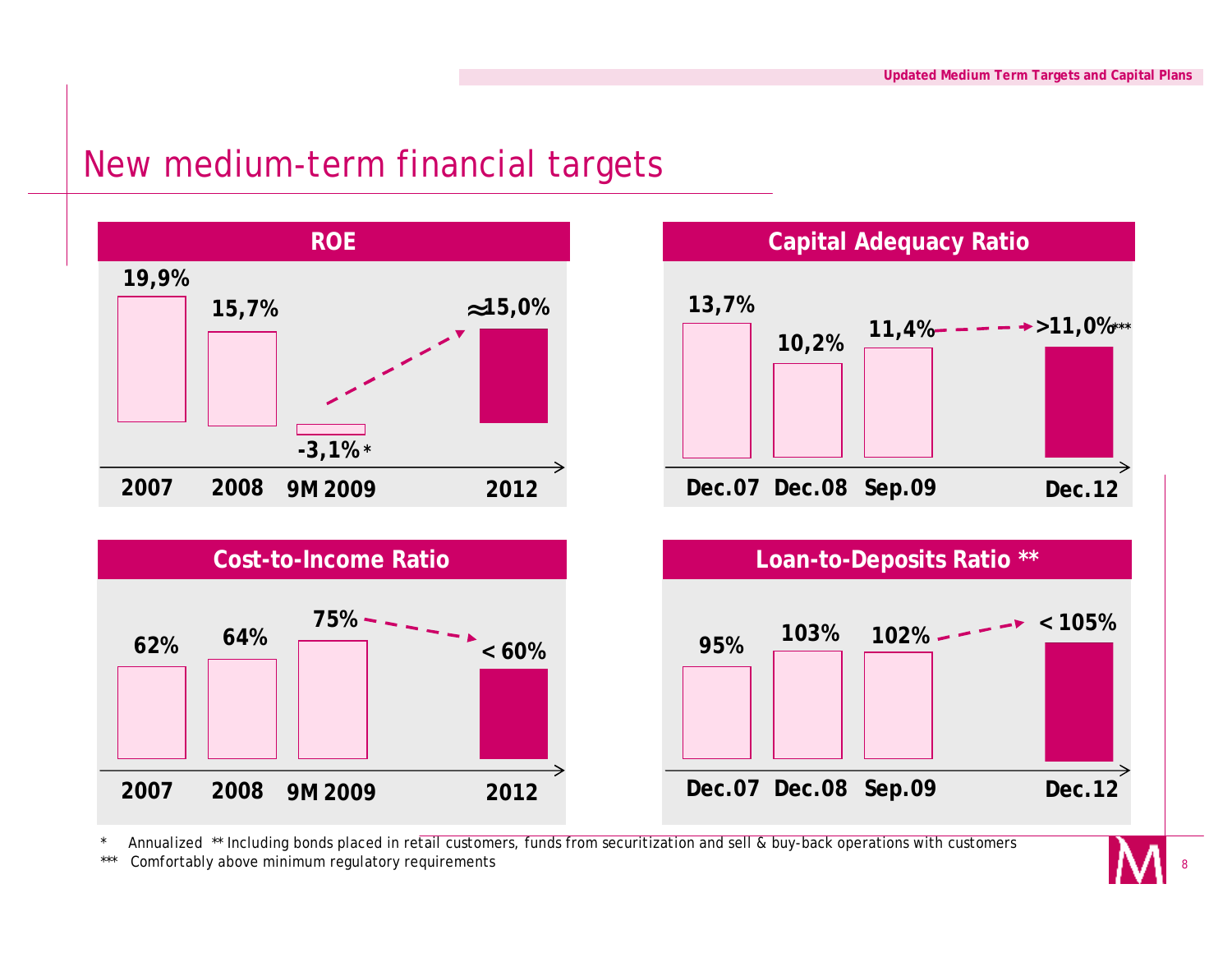#### New medium-term business targets



\* Total mutual funds sold by Bank Millennium \*\* Latest data available